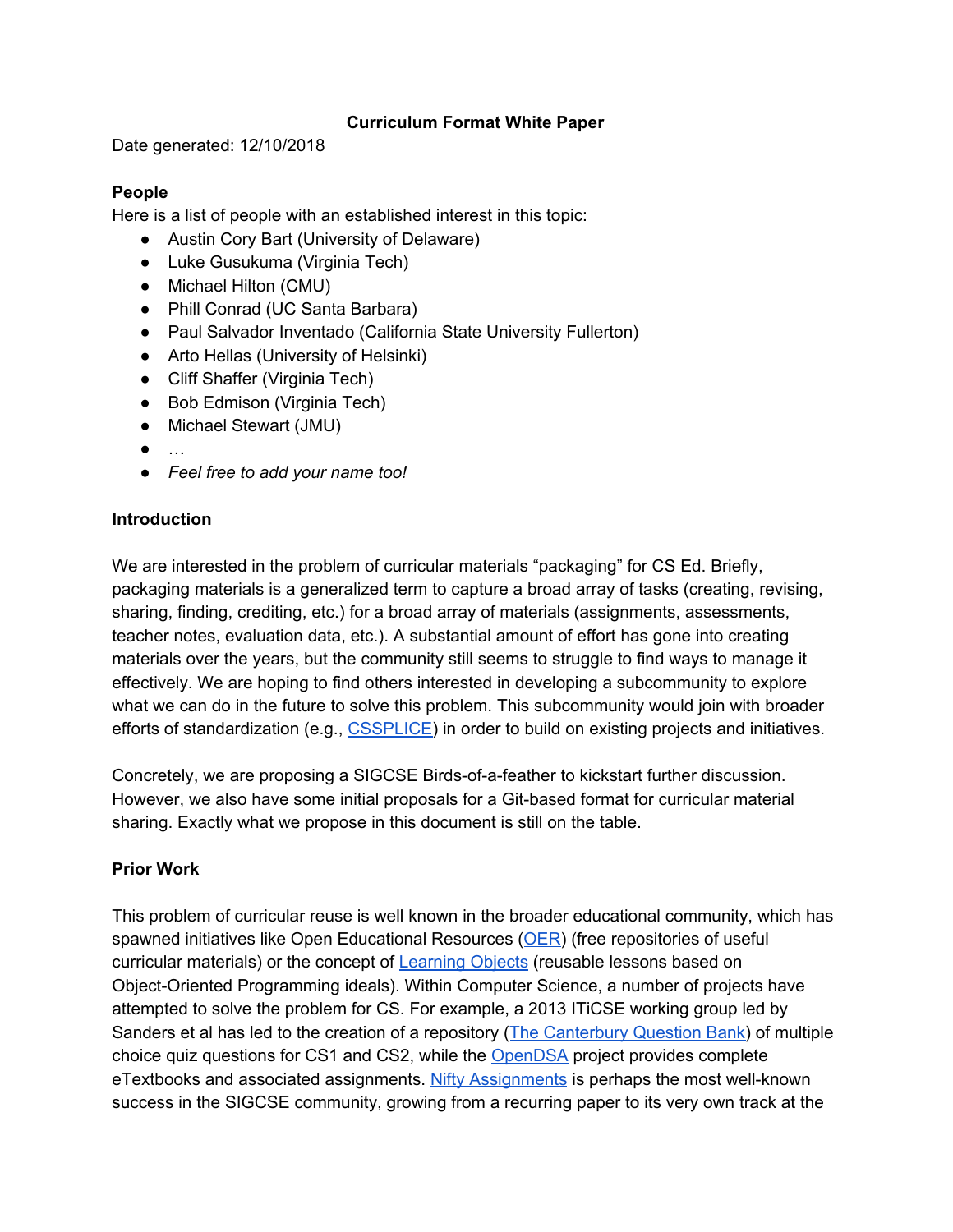annual SIGCSE conference; the Nifty project is a high-quality, well-curated collection of programming projects. From the research side, Leake and Lewis published a [SIGCSE'17](https://dl.acm.org/citation.cfm?id=3017780) paper with guidelines and notes about developing CS resource sharing sites. This paper covers more than a dozen online repositories such as [Ensemble](http://www.computingportal.org/) (the NSF Digital Library for CS Education) or Code.org, but was more targeted at the K-12 space.

## **Problem Statement**

All of these efforts, whether they are repositories or guidelines, have helped numerous instructors simultaneously improve their classes while easing the burden of teaching. However, the authors still feel that the problem of Curricular Packaging has not been solved in University-level Computer Science Education. In particular:

- 1. We need fewer barriers to the creation of high-quality material.
- 2. We need more wide-spread knowledge of existing repositories and curricular materials
- 3. We need more evaluation of existing materials.
- 4. We need a better way to structure and organize our materials (e.g., around a calendar, or topics, or resources)
- 5. We need better ways to systematically improve our materials.

Here are six concrete scenarios that should be more trivial than they are:

- 1. The newly hired Dr. X is teaching an Introduction to Algorithms course for the first time. About one-third of the way into the semester, he is teaching a lesson on Heaps and wants to provide some in-class activities. This will require developing a sufficient lecture to prepare students, a series of questions that will test all of the relevant skills and knowledge, and a reference solution. Where can Dr. X go to get all of these?
- 2. The department of Computer Science at Y University is redesigning their introductory computing course for majors. They know that students struggle with the difference between printing and returning, and want to add a new unit on the subject. From casual discussion at conferences, their faculty has heard that this is a common issue. They want to start organizing the specific misconceptions (along with their frequency and specific examples) that students encounter, and the teaching methods that their TAs have found to be particularly effective at overcoming the misconceptions. How should they collect and share this data in a way that protects student privacy?
- 3. Dr. Z has created a high-quality collection of lessons on advanced Software Engineering topics, and wants to share the resources with colleagues. This includes not only the teaching plan, but extensive rubrics, student exemplars, and educational video lessons. How does he share his lesson, get external feedback, and gather evidence for his promotion case that he is contributing to the broader CS community?
- 4. Prof. U has been tasked to teach a course at her new University of A. She wants to use the full material from her colleague at the University of B. The course system that is used at University of B is not, however, the same as in A, and the format in which the course content is stored is quite complex. Thus, she needs to spend significant amount of time to alter the materials into their new current course system.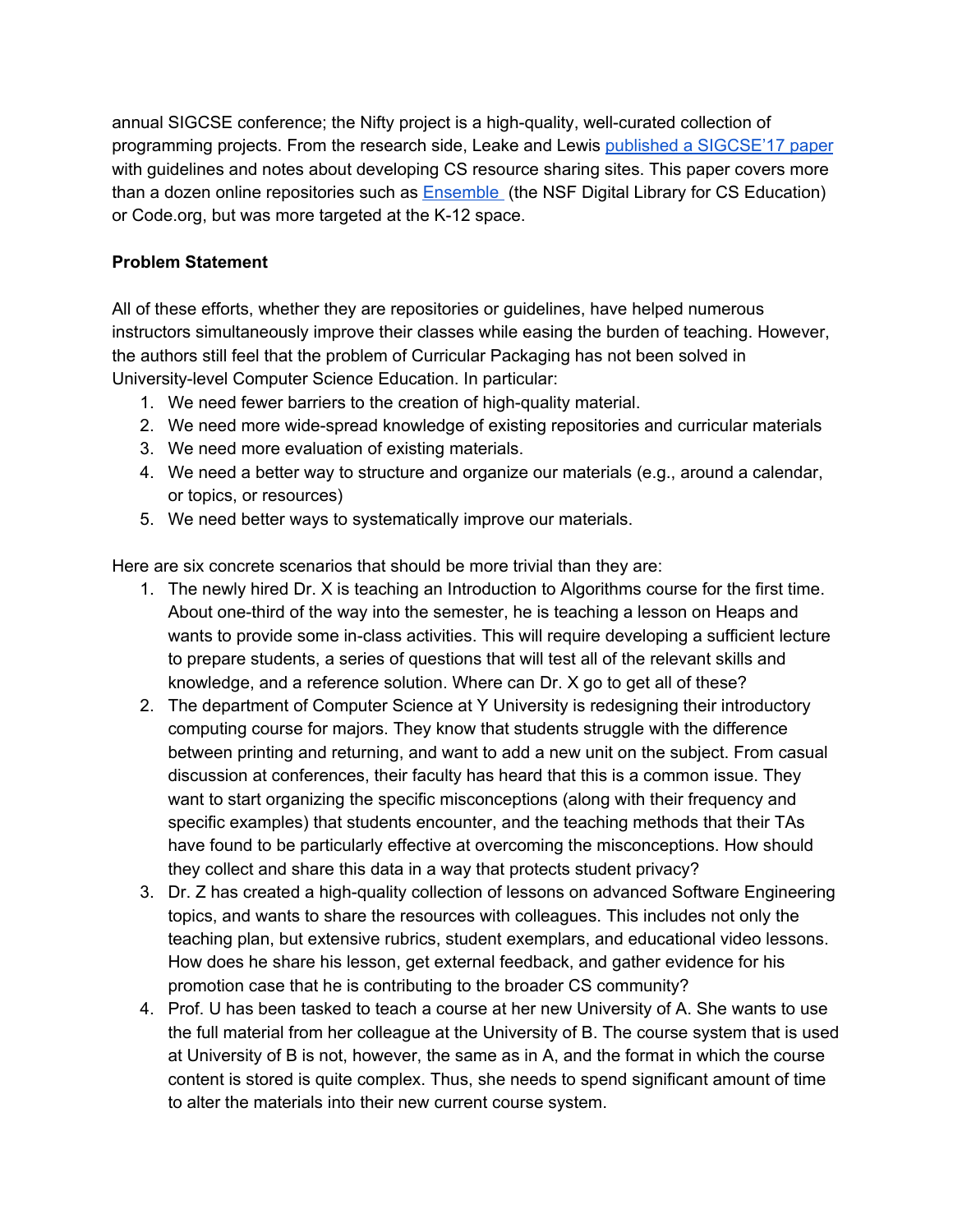- 5. PhD student Q is constructing tools that can automatically identify learning objectives etc from learning materials. Currently, as most of the learning materials follow their own format, she needs to create custom parsers for each set of materials.
- 6. Professor H talks with colleagues at a conference, and would like to share the material for a class they recently developed on Software Development in Startups. However, because they did not initially plan on sharing the class, they cannot share the current materials which combine both content and results without violating student confidentiality.

These problems are drawn from the authors' own experiences. Although there are partial solutions, they are not really successful enough to consider the problem solved by our standards.

## **Unique CS Challenges**

The field of Computer Science has a number of characteristics that make packaging materials more difficult, particularly at the undergraduate level.

- 1) **Non-standardized Goals:** As a younger, less-established discipline, CS has a less-established common core - instructors are relatively unlikely to be working from the same list of learning objectives. Fields like Biology and Chemistry are more likely to have classes that are consistent across universities, compared to CS.
- 2) **Novice Designers:** There is little professional development of pedagogical training: most instructors in CS have no knowledge of practices like instructional design or best practices, and build up resources without being systematic or comprehensive.
- 3) **Tool Lock-in:** Because computer science as a field is deeply wrapped in technology, many curricular materials end up locked to a particular tool: whether that tool is a particular programming language, or a platform, or a learning management system, this has implications for the long-term sustainability of the material surrounding that tool. Growing interest in data interchange formats and standard protocols could present an opportunity, however (i.e., [CSSPLICE\)](https://cssplice.github.io/). It would be beneficial if the materials we create are not tied to a specific technology, but instead are lightweight formats.
- 4) **Lack of Incentives:** At the undergraduate level, there are few incentives for instructors to package up their materials and share them. With the growing [importance](https://cra.org/teaching-faculty/?utm_source=CRA+Board%2C+Committee+Participants%2C+Member+Contacts+and+Staff&utm_medium=email&utm_campaign=85215f263b-RSS_Bulletin_Mailchimp&utm_term=0_0f664bcc92-85215f263b-82482385) of [teaching-focused](https://cra.org/teaching-faculty/?utm_source=CRA+Board%2C+Committee+Participants%2C+Member+Contacts+and+Staff&utm_medium=email&utm_campaign=85215f263b-RSS_Bulletin_Mailchimp&utm_term=0_0f664bcc92-85215f263b-82482385) professionals in CS, however, there might be a new opportunity to change this.
- 5) **Misguided HCI**: Computer Scientists are in a unique position to develop and adopt materials of a more technical nature. However, we still need high usability in our interfaces. This requirement is easily overlooked because of our strong technical skills: developers may choose to cater to only "technically adept" adopters (perhaps better described as adopters who are particularly enthusiastic, or who have particular amounts of time and energy). Of course, good user experiences for those sharing materials is extremely difficult, and the general challenges should not be minimized. This is also an opportunity to bake-in accessibility from the start.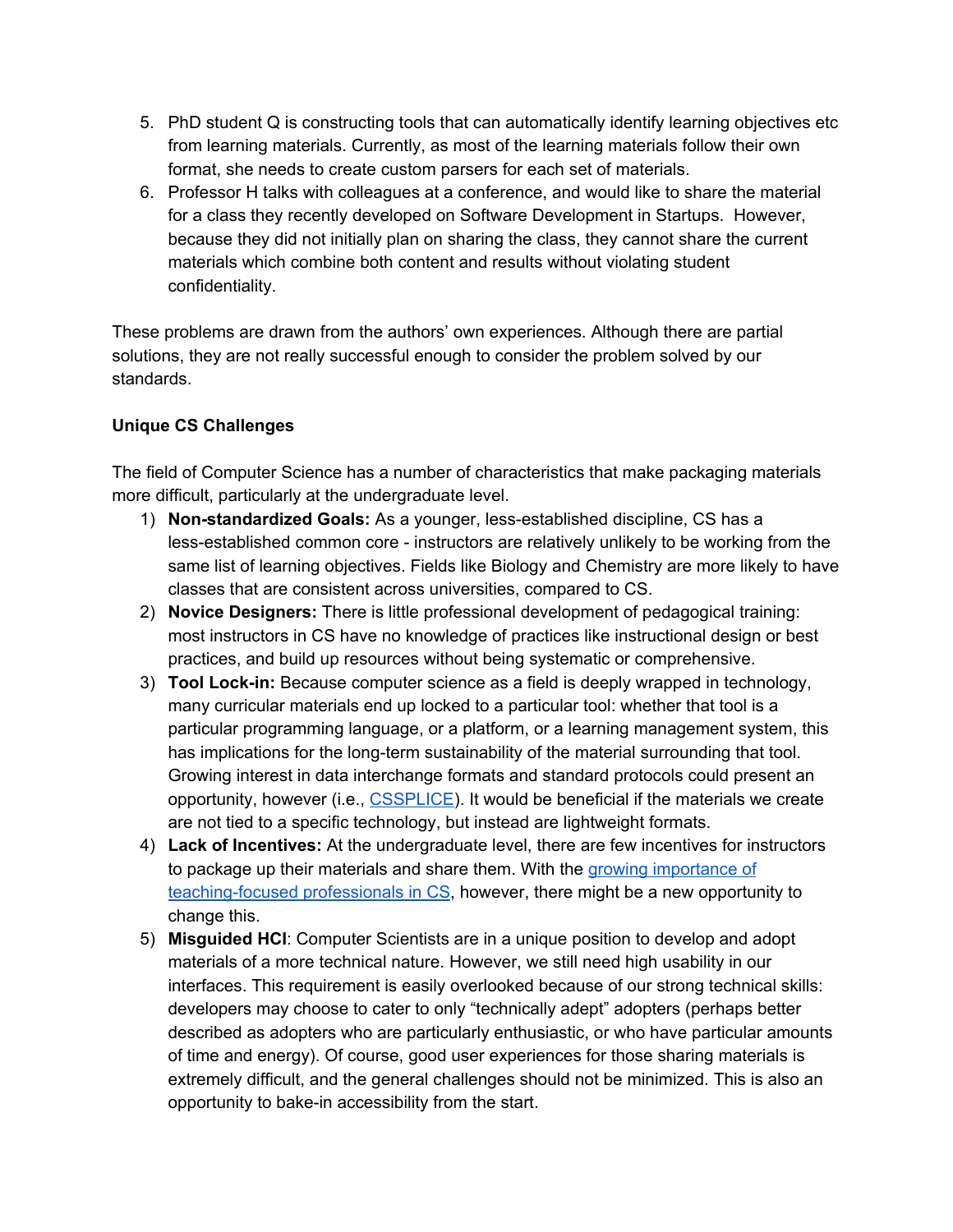## **What are Curricular Materials?**

Curricular materials in Computing Education come in many shapes and sizes.

- Public student-facing artifacts: slide decks, textbooks, video lessons, essay questions, programming exercises, lab write-ups, projects, reference sheets
- Semi-private instructor materials: However, they also include instructor notes, grading rubrics, reference solutions, common misconceptions, TA training handouts and videos
- Private Evaluation data: summarized survey statistics from student surveys, usage and behavior patterns information that describe the effectiveness of a tool, difficulty and discrimination data for quiz questions, reflections from other adopters on limitations and variations of a lesson plan

Notice that much of these materials are not complex - they come in standard file formats like plain text, HTML, markdown, slides, etc. However, the range of these materials complicates the development of high-quality repositories.

# **What is Curricular Packaging?**

These curricular materials are involved in general processes related to "packaging material". We use this phrase to capture a very wide array of actions related to these materials:

- Creating: When instructors want to create new lessons from scratch.
- Fixing: Fixing typos in write-ups, correcting bad information, or making small improvements to UI.
- Revising: Updating material with new information or to account for new understanding in the field. For example, changing a lesson involving Java Observers (Java <9) to the more modern idiom of Java Listeners would be a substantial change.
- Reusing: The same instructor teaching with the same materials again, to a new batch of learners.
- Sharing: Giving the materials to someone else, or making it publicly available.
- Finding: Searching and navigating through repositories to find specific curriculum, or perhaps just browsing for things of interest.
- Tracking: Hearing about updates on materials in use
- Pulling: Accepting revisions and updates made by others
- Pushing: Notifying adopters of changes to the materials.
- Evaluating: Gathering data from learners or adopters about the efficacy of the materials.
- Crediting: Getting recognition or rewards for any of the above

## **Subcommunity Formation**

The first concrete "next step" for this initiative is a Working Group within CSSPLICE and the submission of a SIGCSE BOF on curriculum packaging.

## **Git-based Format**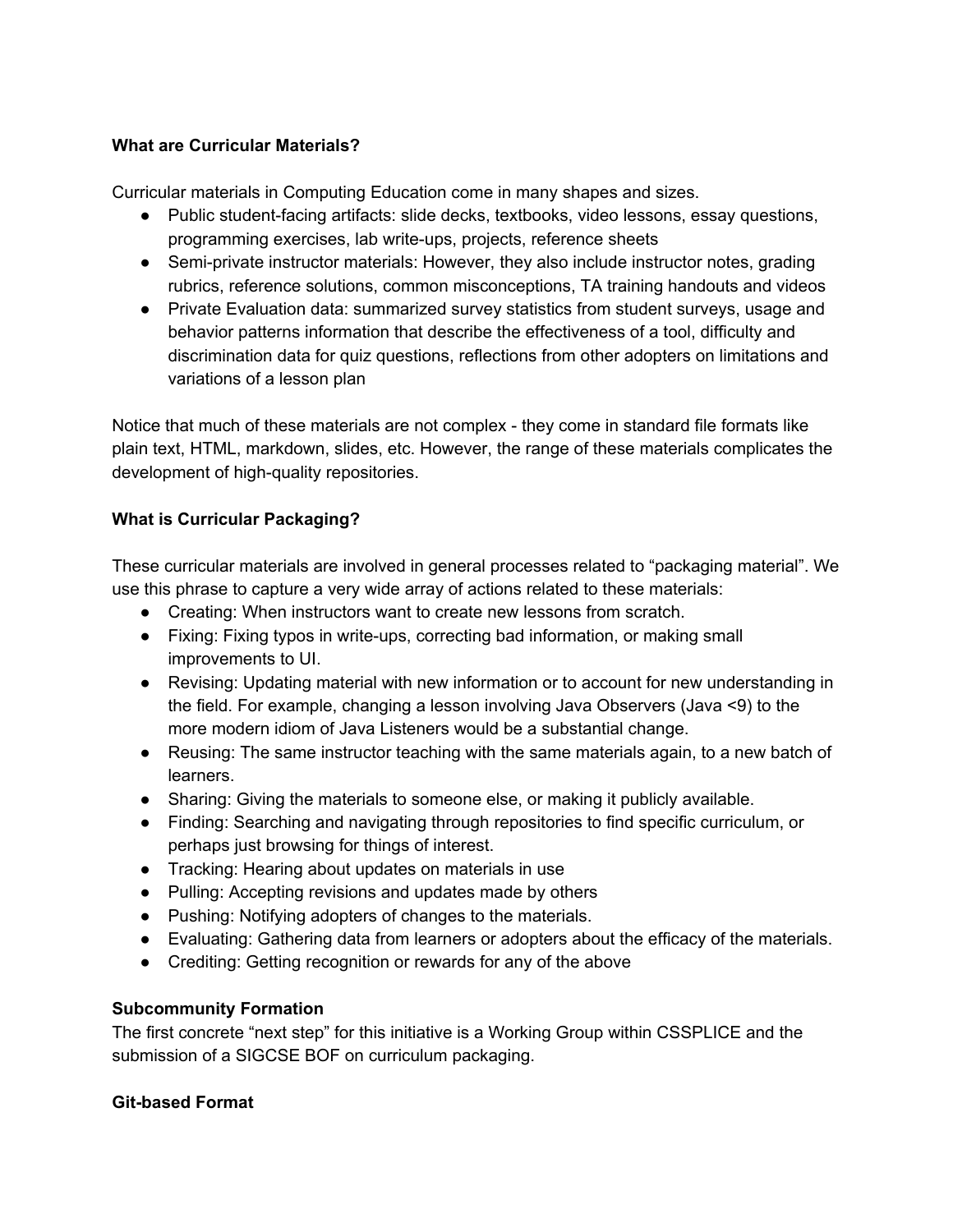Our second concrete "next step" is the proposal of a Git-based Format.

A format for curricular resources revolving around Lessons, Modules, and Courses. These materials need to be created, edited, revised, shared, and have edits incorporated later. Many of these verbs identified seem to correspond to Git verbs, which makes it seem like a natural fit for the repository.

A valuable component of this format would be to establish a bunch of "Nouns" that courses should be collecting and organized around. These nouns refer to the curricular materials that we described before. Ideas for metadata around nouns like Learning Outcomes, Programming Assignments, Essay Rubrics, etc. could help instructors develop more high quality material. Having more standardized materials make them easier to compare, easier to revise, etc.

Some of these materials need varying levels of privacy and security. Best practices could be established to help instructors work in the bounds of IRB/FERPA. If you are collecting evaluation data, how much does it need to be anonymized/summarized/filtered before it can be publicly shared? How can you organize a Git repo to prevent non-teachers from accessing your instructor reference solutions, even when you want to let casually interested potential adopters to peruse the materials?

If the format is precise enough, it could lead to tools that automatically convert/prepare materials for insertion into popular LMS like Canvas or Moodle. Using tools like GitHub Pages, materials could be served more directly too.

## **Some theoretical long-term steps**

- Extension/Adoption/Cheerleading of existing or new websites for sharing materials
- More internal and external incentives for sharing/revising high quality material (e.g., grants, glamour).

## **Potential Criticisms**

Here are some arguments that can be made in response to this initiative:

- *"If so many repositories have attempted to solve this problem, why should this effort succeed?"* - We're not proposing a repository, we want to propose a simple format that could be compatible with existing repos.
- *"Isn't this just Learning Objects? Hasn't this been solved?"* LOs and OER seems to have been fairly effective in other domains. CS Ed has a unique opportunity to build on that success, and yet we still haven't really seen the delivery of that promise. We hope a new direction will help with that.
- "*Why should people care if you make a curriculum format? They're busy, they won't suddenly have more time to package materials.*" Quite possibly. This might have more limited adoption by those who are most excited at first. The trick is hopefully making the